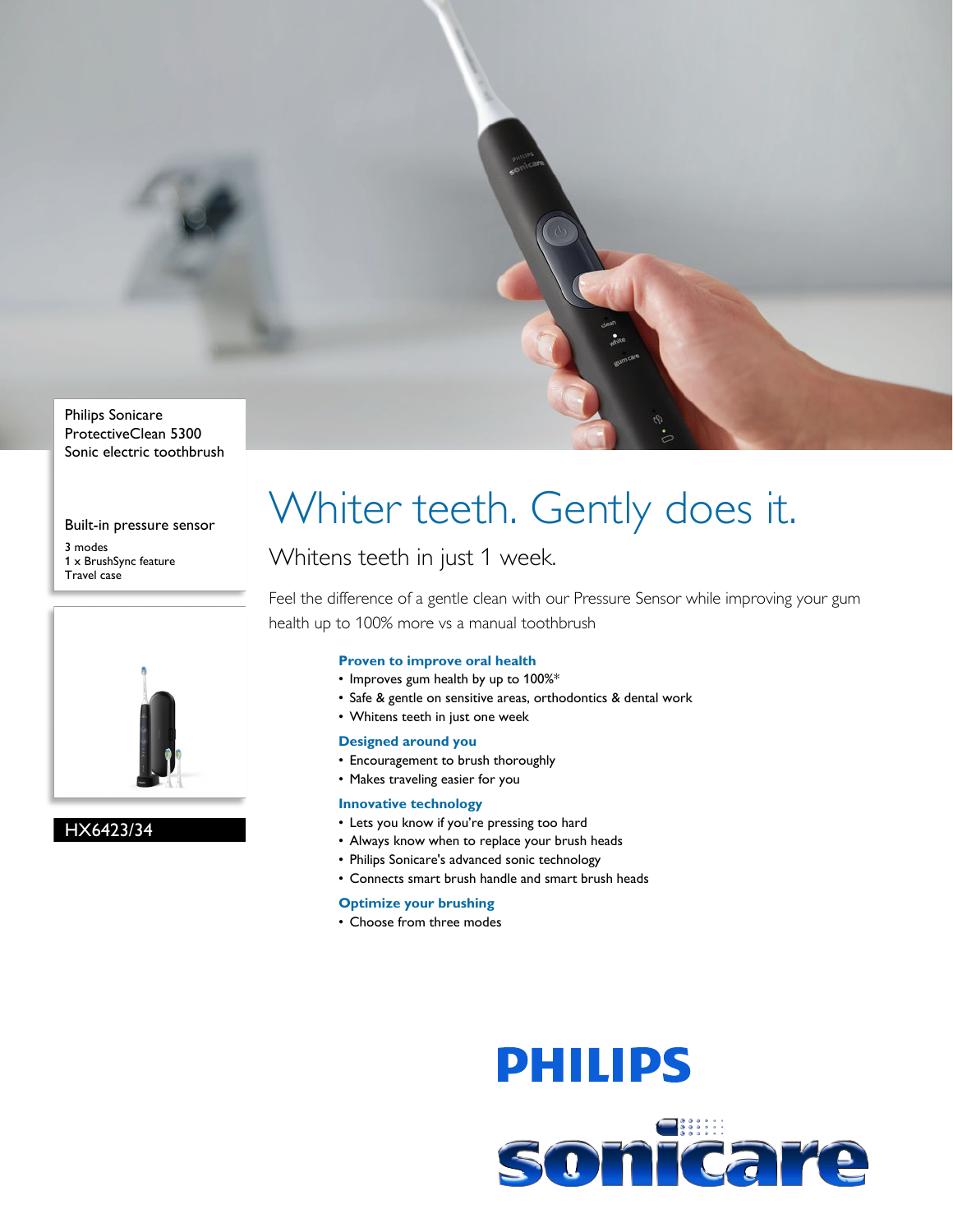#### HX6423/34

## **Highlights**

#### **Naturally whiter teeth**



Click on the W2 Optimal White brush head to remove surface stains and reveal a whiter smile. With its densely packed central stainremoval bristles, it's clinically proven to whiten teeth in just one week.

#### **Improves gum health**



Densely-packed, high-quality bristles give you an extra gentle brushing to remove plaque along the gumline to improve gum health up to 100% more than a manual toothbrush. And, the specially curved power tip makes reaching the teeth at the back of your mouth a breeze.

#### **Three modes**



This toothbrush allows you to customize your brushing to your own needs, with a choice of three modes. Clean mode is standard for

superior cleaning. White is the ideal mode for removing surface stains. And Gum Care mode adds an extra minute of reduced-power brushing, so you can gently massage your gums.

#### **Safe and gentle**



You can be sure of a safe brushing experience: our sonic technology is suitable for use with braces, fillings, crowns, and veneers, and helps prevent cavities and improve gum health.

#### **Philips Sonicare technology**



Philips Sonicare's advanced sonic technology pulses water between teeth, and its brush strokes break up plaque and sweep it away for an exceptional daily clean.

#### **Monitor your brushing pressure**



Brushing too hard can damage your teeth and gums. To prevent this, your Philips Sonicare ProtectiveClean emits a gentle pulsing sound to remind you to ease off on the pressure.

#### **BrushSync technology**



A microchip-enabled technology that detects and synchronizes the smart brush head with the smart handle. The smart handle and smart brush head pair is a powerful combination that enables Smart replacement reminders.

#### **BrushSync replacement reminder**



All brush heads wear out over time. But our BrushSync technology tracks how long you've been using your brush head for, and how hard you've been brushing. When it's time to replace it, a light on your handle and a short beep will let you know. That way, you can be sure your brush head is doing a good job.